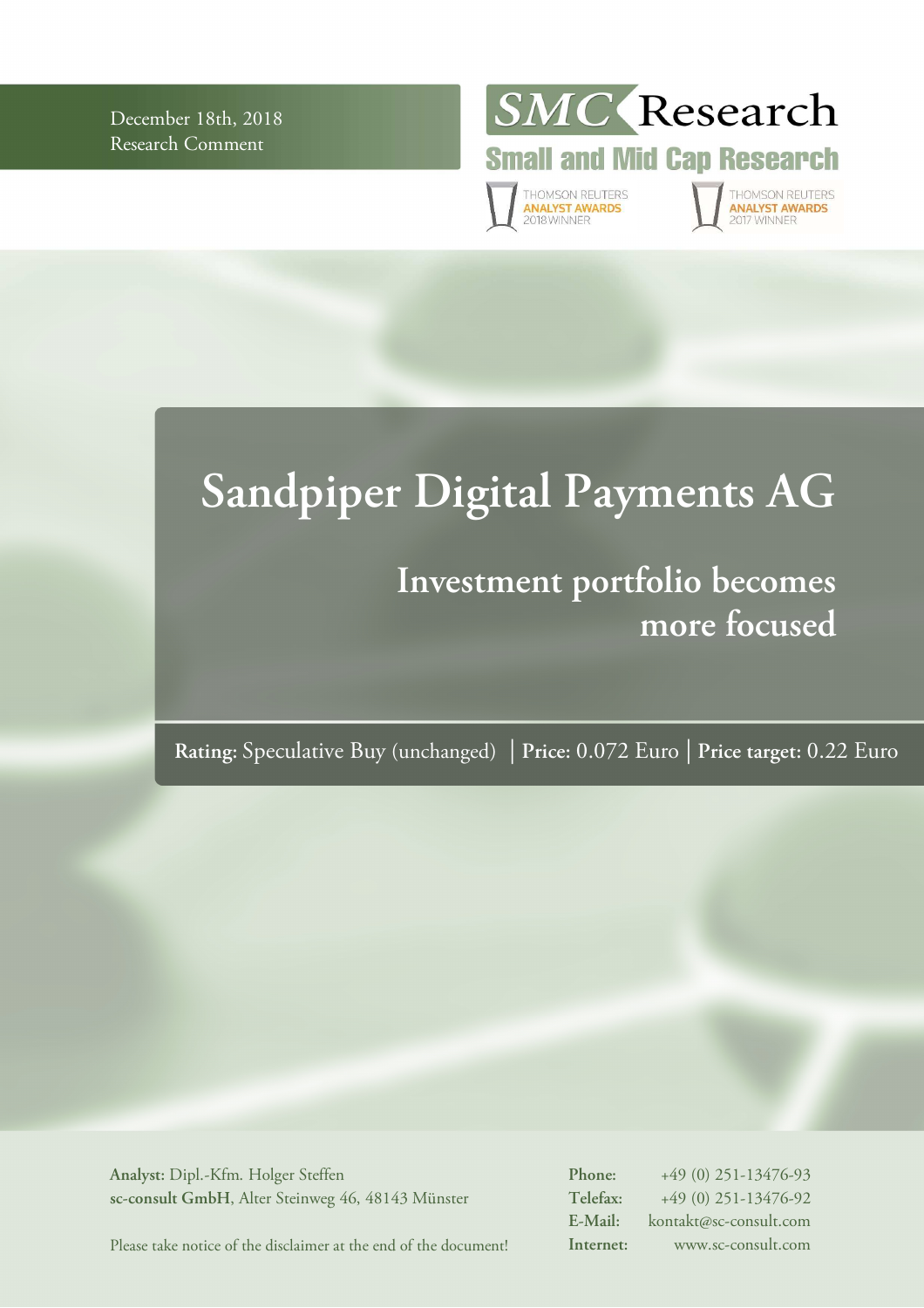### Two smaller divestments



### **Basic data**

| Based in:                          | St. Gallen            |
|------------------------------------|-----------------------|
| Sector:                            | Payment, IT Security  |
| Headcount:                         | approx. 200 (Group)   |
| Accounting:                        | Swiss GAAP FER        |
| ISIN:                              | CH0033050961          |
| Price (FWB):                       | 0.072 Euro            |
| <b>Market segment:</b>             | Regulated Market Bern |
|                                    | Open Market Frankfurt |
| Number of shares:                  | $211.7 \text{ m}$     |
| <b>Market Cap:</b>                 | 15.2 m Euro           |
| <b>Enterprise Value:</b>           | 26.2 m Euro           |
| <b>Free Float:</b>                 | 46 %                  |
| Price high/low (12 M):             | 0.19 / 0.051 Euro     |
| Ø turnover (12 M FWB): 10,100 Euro |                       |
|                                    |                       |

| FY ends: 31.12.    | 2017    | 2018e    | 2019e   |
|--------------------|---------|----------|---------|
| Sales (m Euro)     | 30.5    | 28.5     | 33.3    |
| EBIT (m Euro)      | $-1.2*$ | $-0.6$   | 0.0     |
| Net profit         | 6.3     | $-0.5$   | $-0.7$  |
| EpS                | 3.00    | $-0.19$  | $-0.26$ |
| Dividend per share |         |          |         |
| Sales growth       | 5.4%    | $-6.7\%$ | 17.2%   |
| Profit growth      |         |          |         |
| <b>PSR</b>         | 0.50    | 0.54     | 0.46    |
| <b>PER</b>         | 2.4     |          |         |
| <b>PCR</b>         |         | 69.2     | 218.1   |
| EV / EBIT          |         |          |         |
| Dividend yield     | $0.0\%$ | $0.0\%$  | $0.0\%$ |
|                    |         |          |         |

*\*operating* 

### **Current development**

Sandpiper continues to focus on core investments and has recently sold shares in two smaller investments. To begin with, the sale of 75 percent of the previously wholly-owned subsidiary PAIR Solutions was agreed upon at the beginning of November. The new majority shareholder is well networked in the target industries addressed and is well placed for further developing the small company (turnover approx. EUR 550,000). The transaction will burden the individual financial statements due to write-downs on loans, while it will result in a book profit of EUR 700,000 in the consolidated financial statements.

In our assessment, further income will be generated by the recently announced sale of the 15.27 percent stake in Smart Loyalty AG to Mountain Partners AG, the former majority shareholder of Sandpiper. Its share in Smart Loyalty rises as a result to 28.18 percent. Following this transaction, which will further unbundle the portfolios of Sandpiper and Mountain Partners, Sandpiper will still hold four majority interests and a significant minority position.

### **Conclusion**

Thanks to this focus, management capacities and investment capital can now be fully oriented towards core and future activities. Leveraging synergies within the network, setting up shared services and implementing growth initiatives in the Smart Cities segment will continue to be paramount to the company. According to management, there has been good progress in that regard. The realisation of this potential forms the basis of our valuation model, which only had to be adjusted to a minor extent after the sales (see page 3). Assuming that the plans to improve efficiency and increase growth are implemented, our price target of EUR 0.22 continues to signal high upside potential; the rating remains "Speculative Buy".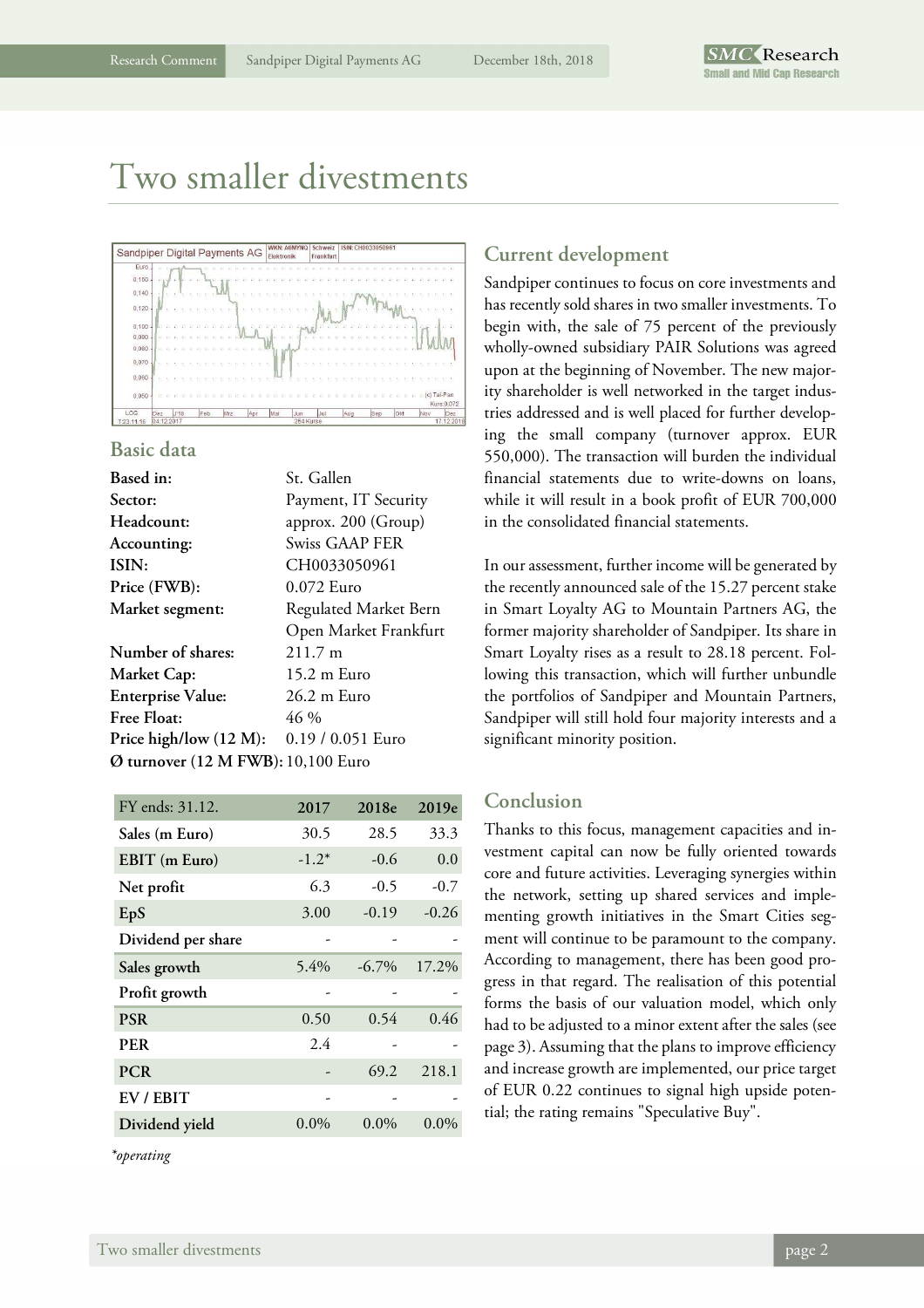## Annex I: DCF and revenue model

| m Euro                         | 12 2018  | 12 2019 | 12 20 20 | 12 2021 | 12 2022 | 12 2023 | 12 2024 | 12 20 25 |
|--------------------------------|----------|---------|----------|---------|---------|---------|---------|----------|
| Intercard                      | 15.0     | 18.4    | 20.3     | 22.3    | 24.5    | 27.0    | 29.7    | 32.6     |
| Ergonomics                     | 6.9      | 8.0     | 8.6      | 9.4     | 10.4    | 11.5    | 12.6    | 13.9     |
| IDpendant                      | 4.5      | 4.8     | 5.2      | 5.5     | 5.9     | 6.3     | 6.8     | 7.2      |
| Multicard                      | 1.5      | 2.1     | 2.9      | 4.1     | 5.8     | 7.5     | 9.0     | 10.3     |
| <b>PAIR Solutions</b>          | 0.55     | 0.00    | 0.00     | 0.00    | 0.00    | 0.00    | 0.00    | 0.00     |
| Sales                          | 28.5     | 33.3    | 37.0     | 41.3    | 46.5    | 52.3    | 58.1    | 64.1     |
| Sales growth                   | $-6.7\%$ | 17.2%   | 11.0%    | 11.7%   | 12.6%   | 12.3%   | 11.1%   | 10.4%    |
| EBIT margin                    | $-2.2%$  | $0.0\%$ | 0.9%     | 2.4%    | 4.2%    | 5.9%    | 7.5%    | 9.1%     |
| <b>EBIT</b>                    | $-0.6$   | 0.0     | 0.3      | 1.0     | 2.0     | 3.1     | 4.3     | 5.8      |
| Tax rate                       | 0.0%     | $0.0\%$ | $0.0\%$  | $0.0\%$ | $0.0\%$ | $0.0\%$ | 33.0%   | 33.0%    |
| Adjusted tax payments          | 0.0      | 0.0     | 0.0      | 0.0     | 0.0     | 0.0     | 1.4     | 1.9      |
| <b>NOPAT</b>                   | $-0.6$   | 0.0     | 0.3      | $1.0$   | 2.0     | 3.1     | 2.9     | 3.9      |
| + Depreciation & Amortisation  | 1.2      | 1.0     | 1.1      | 1.1     | 1.2     | 1.3     | 1.4     | 1.5      |
| + Increase long-term accruals  | $-0.3$   | 0.3     | 0.3      | 0.3     | 0.4     | 0.4     | 0.4     | 0.5      |
| + Others                       | 0.0      | 0.0     | 0.0      | 0.0     | 0.0     | 0.0     | 0.0     | 0.0      |
| Gross operating cash flows     | 0.3      | 1.3     | 1.7      | 2.5     | 3.5     | 4.8     | 4.8     | 5.9      |
| - Increase Net Working Capital | $-0.1$   | $-0.6$  | $-0.5$   | $-0.4$  | $-0.3$  | $-0.2$  | $-0.1$  | 0.0      |
| - Investments in fixed assets  | 0.6      | $-1.7$  | $-1.7$   | $-1.8$  | $-1.9$  | $-1.9$  | $-1.9$  | $-1.9$   |
| Free cash flows                | 0.7      | $-0.9$  | $-0.5$   | 0.3     | 1.3     | 2.7     | 2.9     | 4.1      |

*SMC estimation model* 

### **Model adjustments**

The two divestments require only relatively minor updates to the valuation model. In the current year, we calculate with the earnings contribution of EUR 700,000 from the PAIR sale in consolidated results. As the deconsolidation will only take place in the course of December, the subsidiary's contribution to sales remained unchanged at EUR 0.55 m. From 2019 on, however, we have removed the estimated figures for PAIR's revenues and earnings. The remaining 25 percent stake has not been taken into account for

the time being due to its minor significance. As we had so far proceeded in the same way with the share in Smart Loyalty as well, no adjustment has to be made. We have only calculated with a lump-sum profit of approximately EUR 300,000 from the Smart Loyalty transaction. There were no other changes to the model. The above adjustments result in a new fair value of EUR 0.22 per share (previously EUR 0.23 per share).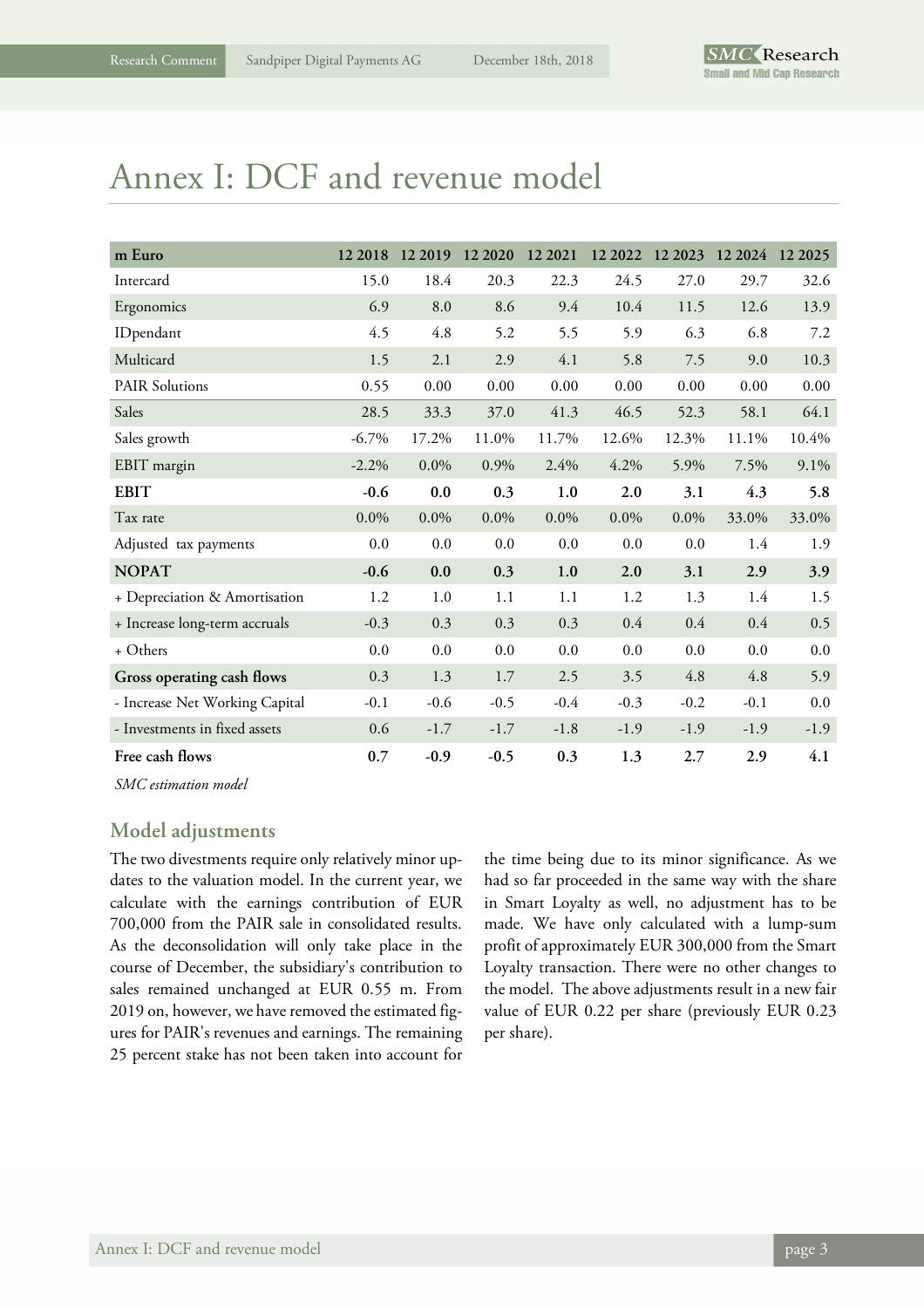# Annex II: Balance sheet and P&L estimation

### **Balance sheet estimation**

| m Euro                      | 12 2017 | 12 2018 | 12 2019 | 12 20 20 | 12 2021 | 12 2022 | 12 2023 | 12 2024 | 12 2025 |
|-----------------------------|---------|---------|---------|----------|---------|---------|---------|---------|---------|
| <b>ASSETS</b>               |         |         |         |          |         |         |         |         |         |
| I. Total non-current assets | 10.7    | 8.9     | 9.5     | 10.2     | 10.9    | 11.6    | 12.1    | 12.6    | 12.9    |
| 1. Intangible assets        | 3.5     | 3.8     | 4.1     | 4.4      | 4.8     | 5.3     | 5.7     | 6.1     | 6.5     |
| 2. Tangible assets          | 1.1     | 1.0     | 1.4     | 1.7      | 2.0     | 2.2     | 2.4     | 2.5     | 2.4     |
| II. Total current assets    | 8.5     | 9.1     | 19.6    | 21.9     | 20.1    | 21.5    | 23.8    | 26.9    | 30.9    |
| <b>LIABILITIES</b>          |         |         |         |          |         |         |         |         |         |
| I. Equity                   | 1.5     | 0.3     | 9.6     | 9.5      | 9.7     | 10.6    | 11.9    | 13.7    | 16.2    |
| II. Accruals                | 1.3     | 0.9     | 1.2     | 1.5      | 1.9     | 2.2     | 2.6     | 3.1     | 3.6     |
| III. Liabilities            |         |         |         |          |         |         |         |         |         |
| 1. Long-term liabilities    | 7.8     | 7.1     | 7.9     | 9.5      | 8.1     | 8.3     | 8.7     | 9.2     | 9.7     |
| 2. Short-term liabilities   | 9.2     | 10.1    | 10.9    | 12.2     | 11.8    | 12.4    | 13.2    | 14.0    | 14.9    |
| <b>TOTAL</b>                | 19.7    | 18.5    | 29.6    | 32.6     | 31.5    | 33.6    | 36.5    | 40.1    | 44.4    |

### **P&L estimation**

| m Euro                   | 12 2017 | 12 2018 | 12 2019 | 12 20 20 | 12 2021 | 12 2022 | 12 2023 | 12 20 24 | 12 2025 |
|--------------------------|---------|---------|---------|----------|---------|---------|---------|----------|---------|
| Sales                    | 30.5    | 28.5    | 33.3    | 37.0     | 41.3    | 46.5    | 52.3    | 58.1     | 64.1    |
| Total operating revenues | 31.0    | 28.5    | 33.3    | 37.0     | 41.3    | 46.5    | 52.3    | 58.1     | 64.1    |
| Gross profit             | 18.7    | 16.7    | 20.2    | 22.6     | 25.6    | 29.3    | 33.5    | 37.7     | 42.6    |
| <b>EBITDA</b>            | 0.4     | 0.6     | 1.0     | 1.4      | 2.1     | 3.2     | 4.4     | 5.8      | 7.4     |
| EBIT                     | $-1.2$  | $-0.6$  | 0.0     | 0.3      | 1.0     | 2.0     | 3.1     | 4.3      | 5.8     |
| <b>EBT</b>               | 6.9     | $-0.5$  | $-0.5$  | $-0.2$   | 0.4     | 1.4     | 2.6     | 3.9      | 5.4     |
| EAT (before minorities)  | 6.8     | $-0.5$  | $-0.6$  | $-0.1$   | 0.2     | 0.9     | 1.7     | 2.6      | 3.6     |
| <b>EAT</b>               | 6.3     | $-0.5$  | $-0.7$  | $-0.2$   | 0.1     | 0.8     | 1.5     | 2.2      | 3.1     |
| <b>EPS</b>               | 3.00    | $-0.19$ | $-0.26$ | $-0.09$  | 0.04    | 0.30    | 0.55    | 0.83     | 1.15    |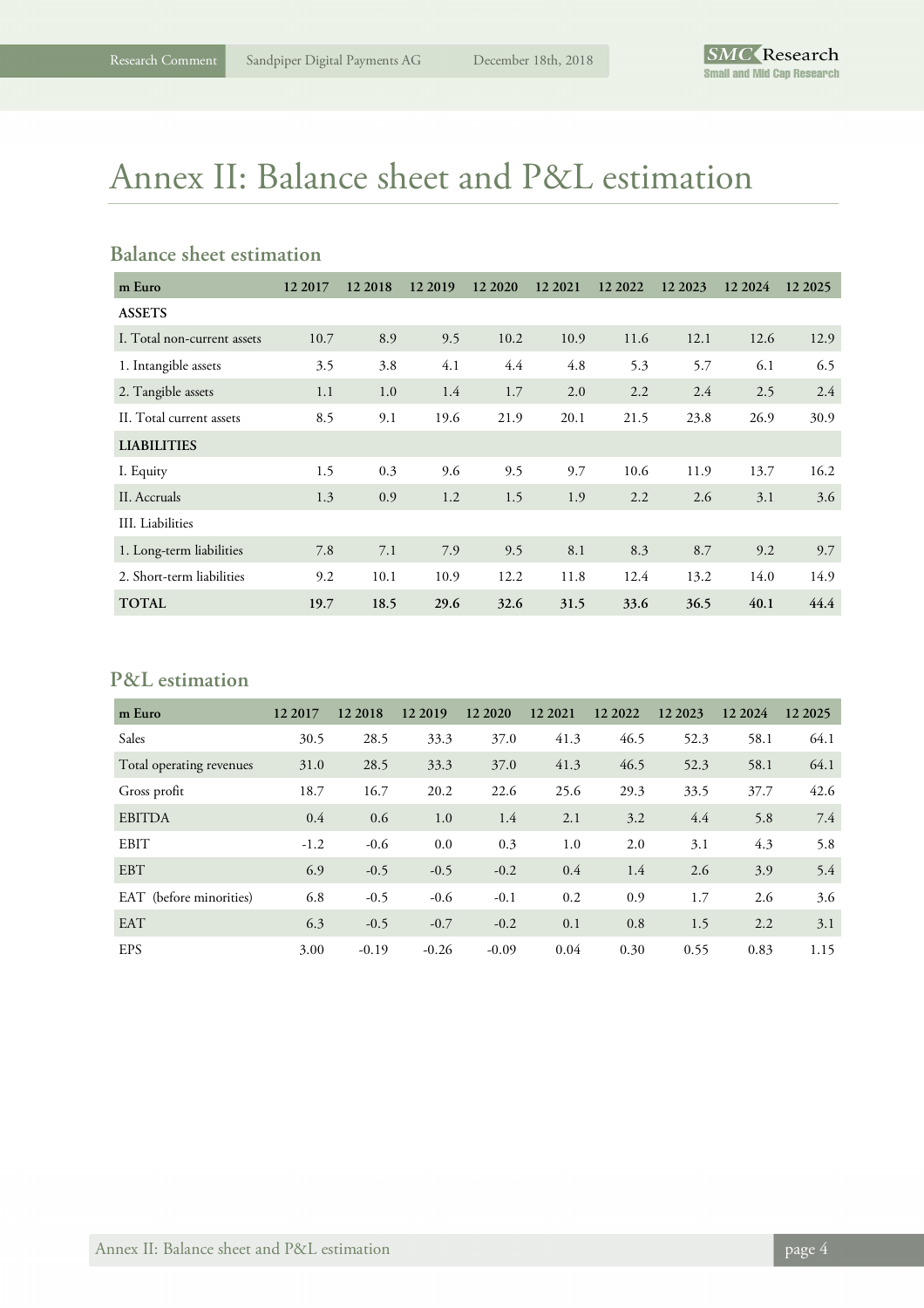# Annex III: Cash flows estimation and key figures

### **Cash flows estimation**

| m Euro                      | 12 2017 | 12 2018 | 12 2019 | 12 20 20 | 12 2021 | 12 2022 | 12 2023 | 12 2024 | 12 2025 |
|-----------------------------|---------|---------|---------|----------|---------|---------|---------|---------|---------|
| CF operating                | $-3.9$  | 0.2     | 0.1     | 0.7      | 1.3     | 2.2     | 3.3     | 4.4     | 5.6     |
| CF from investments         | $-0.9$  | 0.6     | $-1.7$  | $-1.7$   | $-1.8$  | $-1.9$  | $-1.9$  | $-1.9$  | $-1.9$  |
| CF financing                | 4.2     | $-0.7$  | 11.2    | 2.5      | $-2.1$  | 0.3     | 0.2     | 0.0     | $-0.4$  |
| Liquidity beginning of year | 2.0     | 1.3     | 1.5     | 11.1     | 12.5    | 9.9     | 10.5    | 12.1    | 14.6    |
| Liquidity end of year       | 1.3     | 1.5     | 11.1    | 12.5     | 9.9     | 10.5    | 12.1    | 14.6    | 18.0    |

### **Key figures**

| m Euro                        | 12 2017  | 12 2018  | 12 2019  | 12 20 20 | 12 2021 | 12 2022 | 12 2023 | 12 2024 | 12 2025 |
|-------------------------------|----------|----------|----------|----------|---------|---------|---------|---------|---------|
| Sales growth                  | $5.4\%$  | $-6.7\%$ | 17.2%    | 11.0%    | 11.7%   | 12.6%   | 12.3%   | 11.1%   | 10.4%   |
| Gross margin                  | 61.5%    | 58.7%    | 60.5%    | 61.0%    | 62.0%   | 63.0%   | 64.0%   | 65.0%   | 66.5%   |
| EBITDA margin                 | 1.3%     | 2.0%     | 3.0%     | 3.8%     | 5.2%    | 6.8%    | 8.5%    | 10.0%   | 11.5%   |
| EBIT margin                   | $-4.0\%$ | $-2.2\%$ | $0.0\%$  | $0.9\%$  | 2.4%    | $4.2\%$ | 5.9%    | 7.5%    | $9.1\%$ |
| EBT margin                    | 22.6%    | $-1.8%$  | $-1.6%$  | $-0.7\%$ | $0.9\%$ | 3.0%    | 4.9%    | 6.7%    | 8.4%    |
| Net margin (after minorities) | 20.5%    | $-1.8\%$ | $-2.1\%$ | $-0.6\%$ | $0.3\%$ | 1.7%    | 2.8%    | 3.8%    | 4.8%    |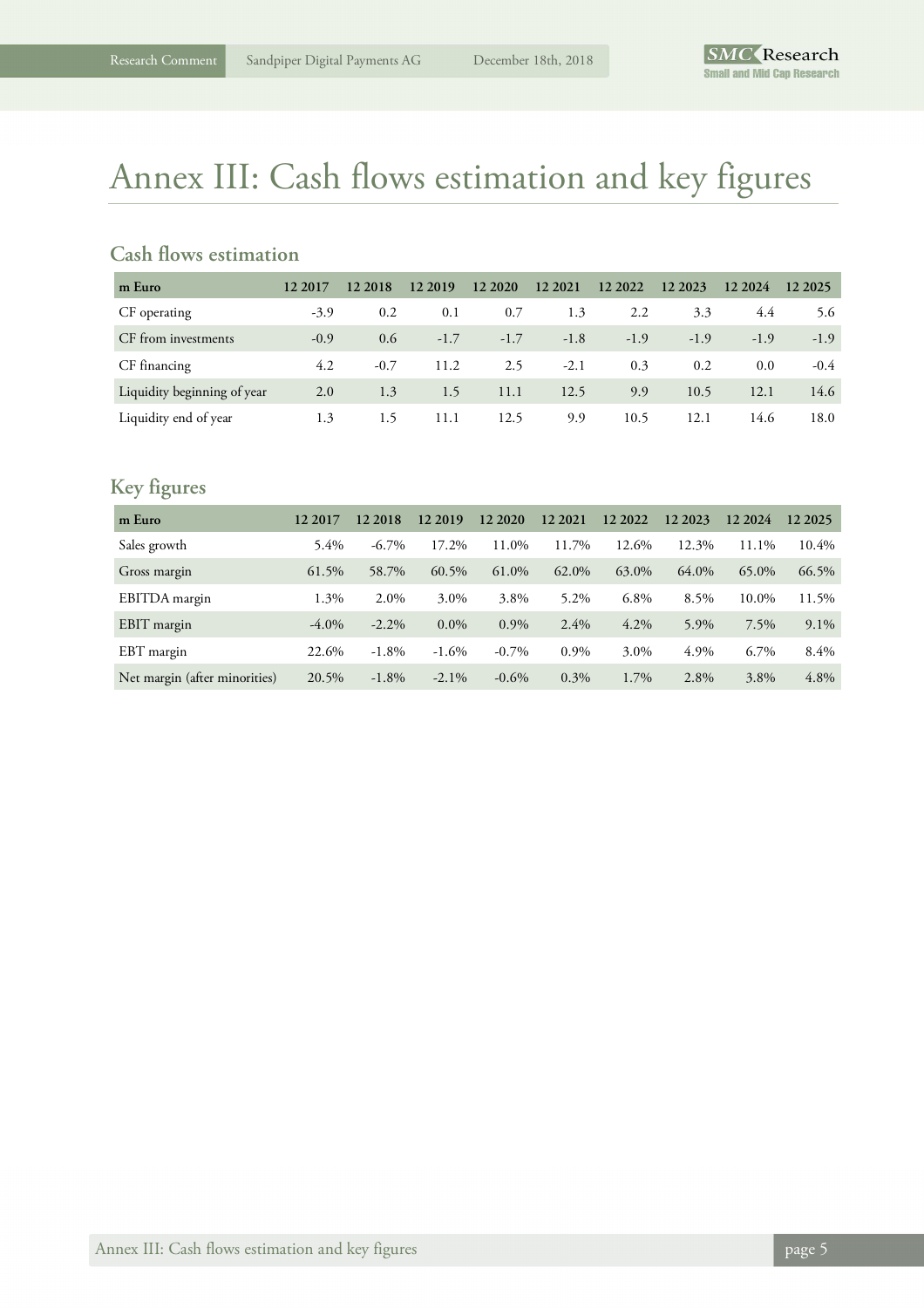

### Disclaimer

| Editor                       |
|------------------------------|
| sc-consult GmbH              |
| Alter Steinweg 46            |
| 48143 Münster                |
| Internet: www.sc-consult.com |

Phone:  $+49 (0) 251-13476-94$ Telefax: +49 (0) 251-13476-92 E-Mail: kontakt@sc-consult.com

*Responsible analyst*  Dipl.-Kfm. Holger Steffen

*Charts*  The charts were made with Tai-Pan (www.lp-software.de).

### **Disclaimer**

### *Legal disclosures (§85 of the German Securities Trading Act (WHPG), MAR, Commission Delegated Regulation (EU) 2016/958 supplementing Regulation (EU) No 596/2014)*

The company responsible for the preparation of the financial analysis is sc-consult GmbH based in Münster, currently represented by its managing directors Dr. Adam Jakubowski and Holger Steffen, Dipl.-Kfm. The scconsult GmbH is subject to supervision and regulation by Federal Financial Supervisory Authority (Bundesanstalt für Finanzdienstleistungsaufsicht), Lurgiallee 12, D-60439 Frankfurt and Graurheindorfer Strasse 108, D-53117 Bonn.

### *I) Conflicts of interests*

Conflicts of interests, which can arise during the preparation of a financial analysis, are presented in detail below:

1) sc-consult GmbH has prepared this report against payment on behalf of the company

2) sc-consult GmbH has prepared this report against payment on behalf of a third party

3) sc-consult GmbH has submitted this report to the customer or the company before publishing

4) sc-consult GmbH has altered the content of the report before publication due to a suggestion of the customer or the company (with sc-consult GmbH being prepared to carry out such an alteration only in case of reasoned objections concerning the quality of the report)

5) sc-consult GmbH maintains business relationships other than research with the analyzed company (e.g. investor-relations services)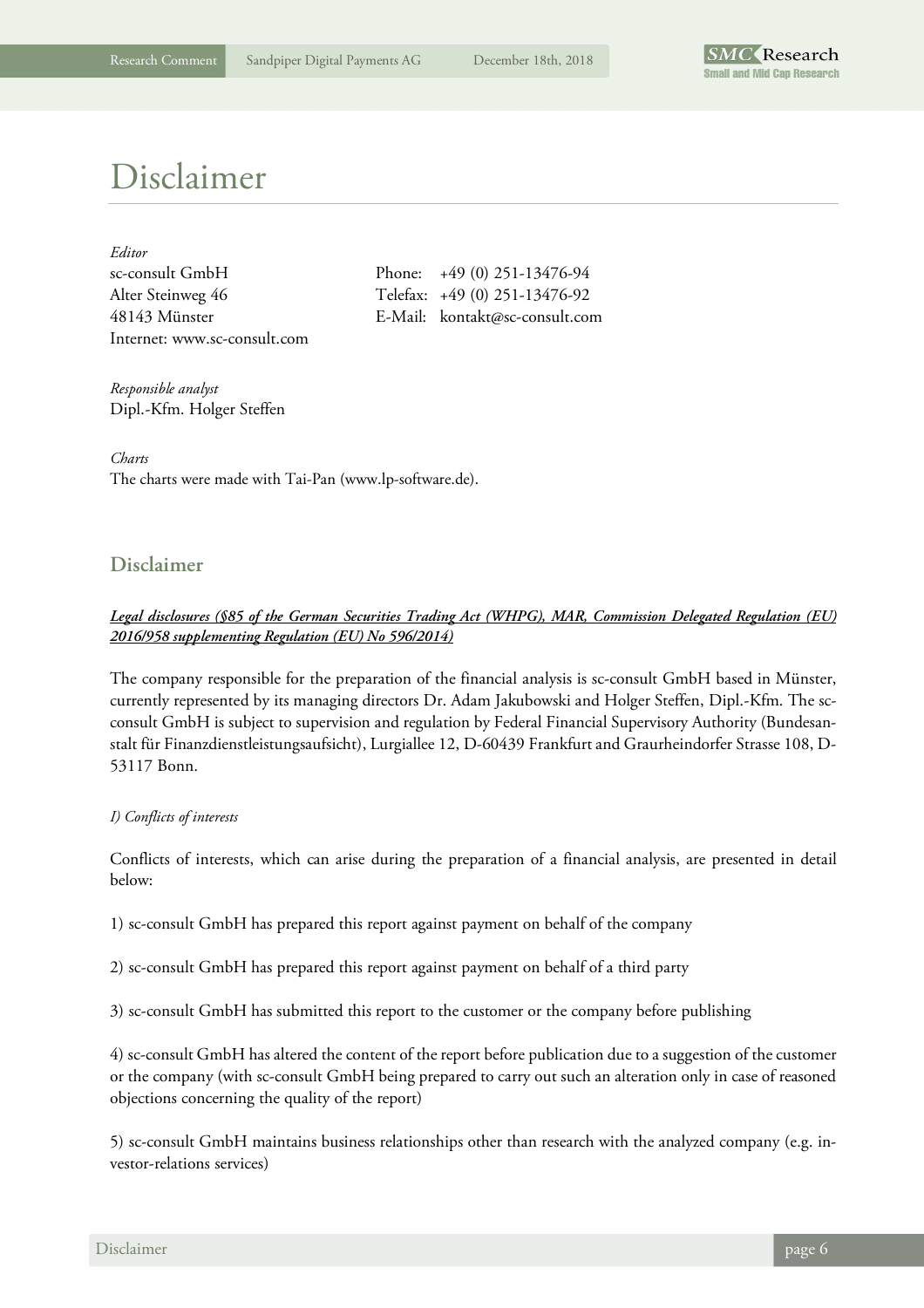6) sc-consult GmbH or persons involved in the preparation of the report hold shares of the company or derivatives directly related

7) At the time of the publication of the report, sc-consult GmbH or persons involved in the preparation of the report are in the possession of a net short position exceeding a threshold 0.5% of the total issued share capital of the issuer, which was calculated in accordance with the article 3 of the regulation (EU) No. 236/2012 and with chapters III and IV of the Commission Delegated Regulation (EU) No. 918/2012 (6).

8) At the time of the publication of the report, sc-consult GmbH or persons involved in the preparation of the report are in the possession of a net long position exceeding a threshold 0.5% of the total issued share capital of the issuer, which was calculated in accordance with the article 3 of the regulation (EU) No. 236/2012 and with chapters III and IV of the Commission Delegated Regulation (EU) No. 918/2012 (6).

9) At the time of the publication of the report, the issuer holds holdings exceeding 5 % of its total issued share capital in the sc-consult GmbH

10) sc-consult GmbH has included the company's shares in a virtual portfolio managed by sc-consult GmbH

Following conflicts of interests occurred in this comment: 1), 3), 4)

Within the framework of compliance regulations, sc-consult GmbH has established structures and processes for the identification and disclosure of conflicts of interests. The responsible compliance representative is currently managing director Dipl.-Kfm. Holger Steffen (e-mail: holger.steffen@sc-consult.com).

#### *II) Preparation and updating*

The present financial analysis was prepared by: Dipl.-Kfm. Holger Steffen

Participants in the preparation of the present financial analysis: -

The present analysis was finished on 18.12.2018 at 07:35 and published on 18.12.2018 at 07:45.

For the preparation of its financial analyses, the sc-consult GmbH uses a five-tier rating scheme with regard to price expectation in the next twelve months. Additionally, estimation risk is quantified on a scale from 1 (low) to 6 (high). The ratings are as follows:

| Strong Buy  | We expect an increase in price for the analyzed financial instrument by at least 10 per-<br>cent. We assess the estimation risk as below average (1 to 2 points). |
|-------------|-------------------------------------------------------------------------------------------------------------------------------------------------------------------|
| Buy         | We expect an increase in price for the analyzed financial instrument by at least 10 per-                                                                          |
|             | cent. We assess the estimation risk as average (3 to 4 points).                                                                                                   |
| Speculative | We expect an increase in price for the analyzed financial instrument by at least 10 per-                                                                          |
| Buy         | cent. We assess the estimation risk as above average (5 to 6 points).                                                                                             |
| Hold        | We expect that the price of the analyzed financial instrument will remain stable (between                                                                         |
|             | $-10$ and $+10$ percent). The forecast risk (1 to 6 points) has no further impact on the                                                                          |
|             | rating.                                                                                                                                                           |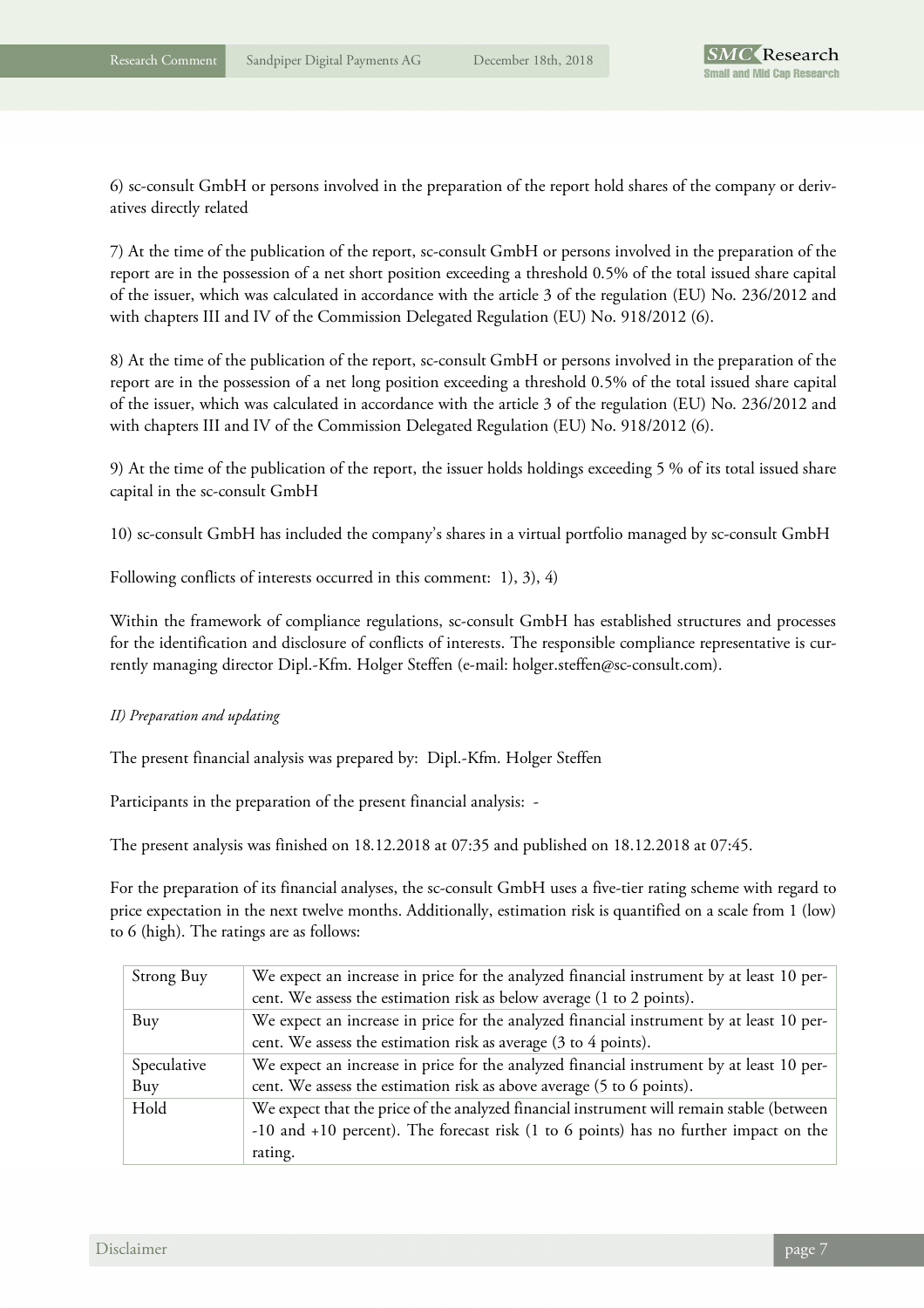| Sell | We expect that the price of the analyzed financial instrument will drop by at least 10 |
|------|----------------------------------------------------------------------------------------|
|      | percent. The forecast risk (1 to 6 points) has no further impact on the rating.        |

The expected change in price refers to the current share price of the analyzed company. This price and any other share prices used in this analysis are XETRA closing prices as of the last trading day before publication. If the share is not traded on XETRA, the closing price of another public stock exchange is used with a separate note to that effect.

The price targets published within the assessment are calculated with common methods of financial mathematics, especially with the DCF (discounted cash flow) method, the sum of the parts valuation and a peer group analysis. The valuation methods are affected by economic framework conditions, especially by the development of the interest rates.

The rating resulting from these methods reflects current expectations and can change anytime subject to company-specific or economic changes.

More detailed explanations of the models used by SMC Research can be found at: http://www.smc-research.com/impressum/modellerlaeuterungen

An overview of the recommendations prepared and distributed by SMC Research in the last 12 months can be found at: http://www.smc-research.com/publikationsuebersicht

In the past 24 months, sc-consult GmbH has published the following financial analyses for the company:

| Date       | Rating          | Target price | <b>Conflict of interests</b> |
|------------|-----------------|--------------|------------------------------|
| 13.09.2018 | Speculative Buy | $0.23$ Euro  | 1), 3), 4)                   |
| 11.06.2018 | Speculative Buy | $0.27$ Euro  | 1), 3), 4)                   |
| 14.03.2018 | Speculative Buy | $0.26$ Euro  | 1), 3), 4)                   |

In the course of the next twelve months, sc-consult GmbH will presumably prepare the following financial analyses for the company: one report, one update, one comment

The publishing dates for the financial analyses are not yet fixed at the present moment.

### *Exclusion of liability*

Publisher of this report is sc-consult GmbH. The publisher does not represent that the information and data contained herein is accurate, complete and correct and does not take the responsibility for it. This report has been prepared under compliance of the German capital market rules and is therefore exclusively destined for German market participants; foreign capital market rules were not considered and are in no way relevant. Furthermore, this report is only for the reader's independent and autonomous information and does not constitute or form part of an offer or invitation to purchase or sale of the discussed share. Neither this publication nor any part of it form the basis for any contract or commitment whatsoever with respect to an offering or otherwise. Investing in shares, bonds or options always involves a risk. If necessary, seek professional advice.

This report has been prepared using sources believed to be reliable and accurate. However, the publisher does not represent that the information and data contained herein is accurate, complete and correct and does not